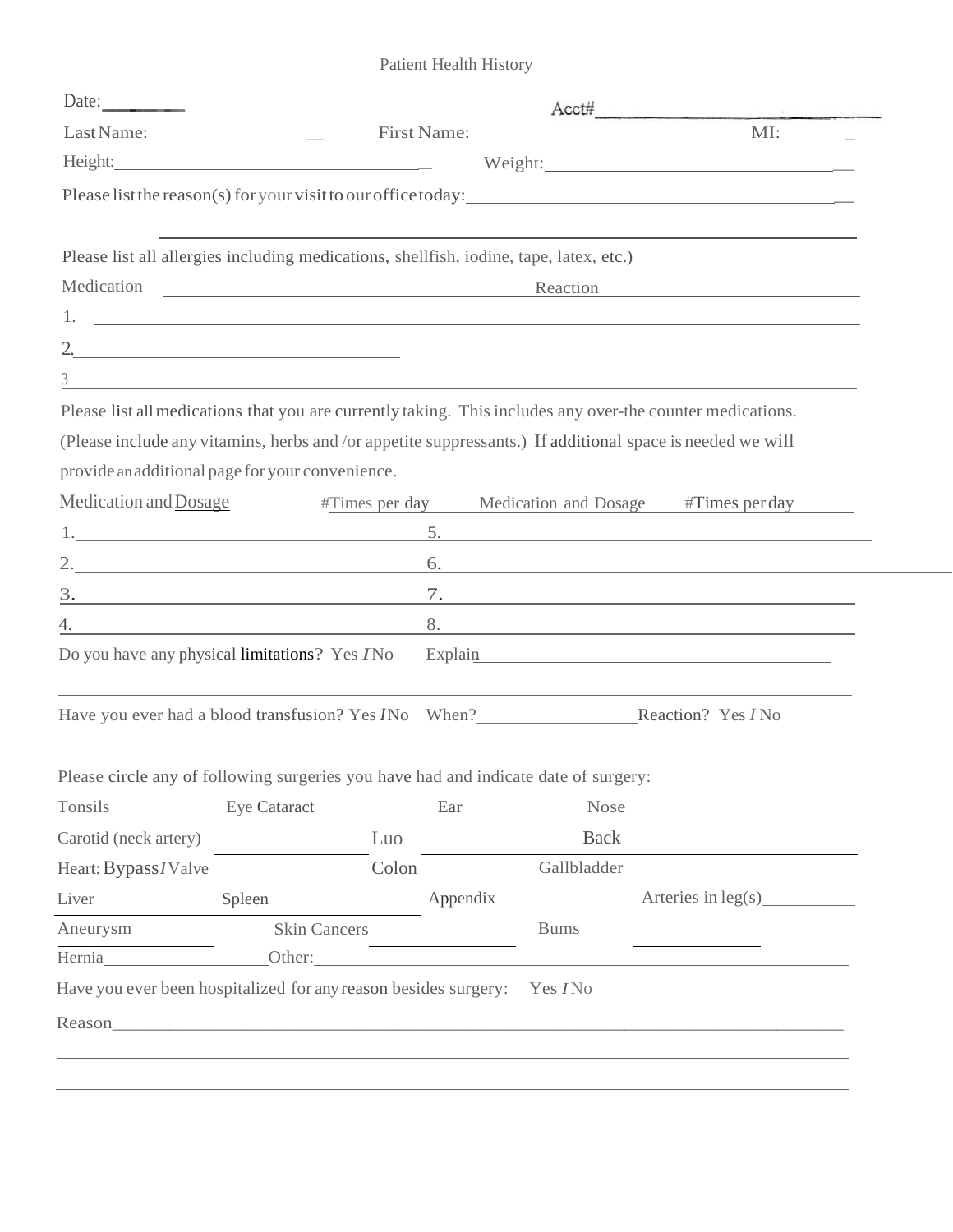Please circle any of the following medical problems you now have or have had in the past:

| Measles                                                            | <b>Mumps</b>                                                      | Whooping cough                              | Chicken pox                                                                                                                |  |
|--------------------------------------------------------------------|-------------------------------------------------------------------|---------------------------------------------|----------------------------------------------------------------------------------------------------------------------------|--|
| Smallpox                                                           | Polio                                                             | Rheumatic Fever                             | Diphtheria                                                                                                                 |  |
| Rubella                                                            | Blood clot in artery                                              | Blood clot in vein                          | Head injury                                                                                                                |  |
| Emphysema                                                          | <b>Stroke</b>                                                     | Asthma                                      | Wheezing                                                                                                                   |  |
| Hepatitis                                                          | Pneumonia                                                         | Blood clot in lung                          | <b>Blindness</b>                                                                                                           |  |
| Tuberculosis                                                       | Cataracts                                                         | Kidney Failure                              | <b>Heart Valve Disease</b>                                                                                                 |  |
| <b>Heart Attack</b>                                                | Glaucoma                                                          | <b>Kidney Stones</b>                        | Diabetes                                                                                                                   |  |
| <b>High Blood Pressure</b>                                         | Gallstones                                                        | Thyroid Problems                            |                                                                                                                            |  |
| Coronary Artery Disease                                            | Leg Cramps                                                        | Sleep Apnea                                 |                                                                                                                            |  |
| Angina                                                             | Shortness of Breath: ________ at rest ________ with exertion      |                                             |                                                                                                                            |  |
| (Circle all that apply)                                            |                                                                   |                                             | Do any of your blood relatives (mother, father, sister, brother, child, grandparent) have any of the following conditions? |  |
| <b>High Blood Pressure</b>                                         | Glaucoma                                                          | Kidney Failure                              | <b>Heart Valve Disease</b>                                                                                                 |  |
| Heart Disease <i>I</i> Attack                                      | <b>Stroke</b>                                                     | Tuberculosis                                | Diabetes                                                                                                                   |  |
| Epilepsy                                                           | Gout                                                              | Asthma                                      | Thyroid Disease                                                                                                            |  |
| Arthritis                                                          | <b>Blood Disorders</b>                                            | <b>Mental Disorders</b>                     |                                                                                                                            |  |
|                                                                    |                                                                   |                                             |                                                                                                                            |  |
| Usual Diet                                                         | <u> 2000 - Januari Alemania, matematika matematika (h. 1888).</u> |                                             |                                                                                                                            |  |
| Do you drink alcohol?                                              | Yes/No                                                            |                                             | Beer / Wine / Hard Liquor # of 8-oz glasses per day                                                                        |  |
|                                                                    |                                                                   |                                             |                                                                                                                            |  |
| When didyou quit?                                                  |                                                                   | Cigars? Yes <i>INo</i> Pipe? Yes <i>INo</i> |                                                                                                                            |  |
|                                                                    |                                                                   |                                             | Do you use illicit drugs or abuse prescription medicines? Yes /No Type__________How often?_________                        |  |
|                                                                    |                                                                   |                                             |                                                                                                                            |  |
| Number of children' — Health status: Well <i>I</i> Chronic illness |                                                                   |                                             | Number Decease4________________                                                                                            |  |
|                                                                    |                                                                   |                                             | Parents: Mother: Living <i>I</i> Deceased - Age: Father: Living <i>I</i> Deceased - Age:                                   |  |
|                                                                    |                                                                   |                                             | Cause of death (if known):                                                                                                 |  |

Number of brothers and sisters: Health Status: Well *I*Chronic illness*I*Deceased (# \_,